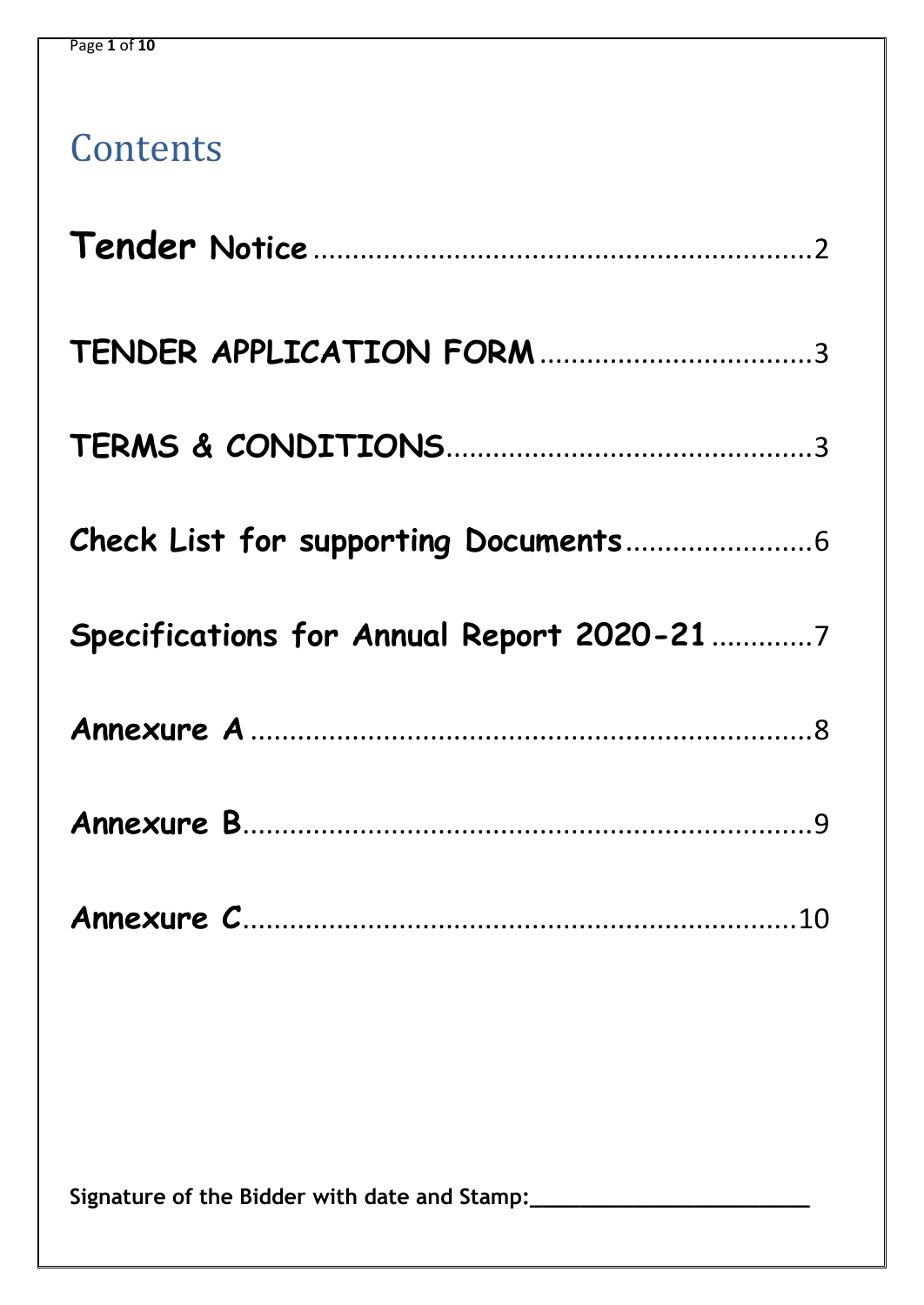## **Re-Tender Notice**

### Printing and supplying of Annual Reports 2020-21

### (Single Stage one envelope procedure)

<span id="page-1-0"></span>Sealed bids are invited for printing and supplying of Annual Reports 2020-21, to University of Swat under single stage one envelope procedure from well reputed firms having their own printing press & registered with Sales Tax, Income Tax Department.

- 1. Bid Cost shall comprise of item-wise Cost and taxes (Federal and Provincial) separately
- 2. All bids shall be prepared by mentioning all applicable taxes including GST as per Govt Rules, after award the applicable taxes will be deducted from the bidders except those who present tax exemption certificate.
- 3. Any disfiguring /Over writing, Manipulation in the tender/BOQ shall be liable to rejection.
- 4. Incomplete, conditional bids shall not be acceptable.
- 5. The competent authority reserves the right to reject anyone or all the tenders, the reasons for rejection shall be communicated to the firm upon request.
- 6. Tender forms along with detailed specification, terms and conditions can be obtained from the office of the treasurer, University of Swat upon online Deposit Receipt of fee **Rs. 1500/- (Non-Refundable**) in favor of the **Treasurer** A**/C No. 4044998125 National Bank of Pakistan Main Branch, Saidu Sharif Swat (Branch Code 1330)**.
- 7. Quotation duly filled must reach to the **Tender box** in the office of Treasurer, University of Swat, Main Campus Charbagh Swat along with the **earnest money @ 2% of bid cost** in shape of Call Deposit Receipt (CDR) from any scheduled bank in favor of Treasurer, University of Swat latest by (**Tuesday) November 30, 2021 10:30 AM.**
- 8. Bids will be opened on the **same day at 11:00 AM** in Committee Room Main Administration Block Charbagh Swat in the presence of suppliers or their authorized representatives.
- 9. In Case of public holiday, the meeting will be held on next working day on same time.
- 10. The details i.e. Tender Specification and TORs can also be obtained from the official website of the University i.e. [www.uswat.edu.pk](http://www.uswat.edu.pk/)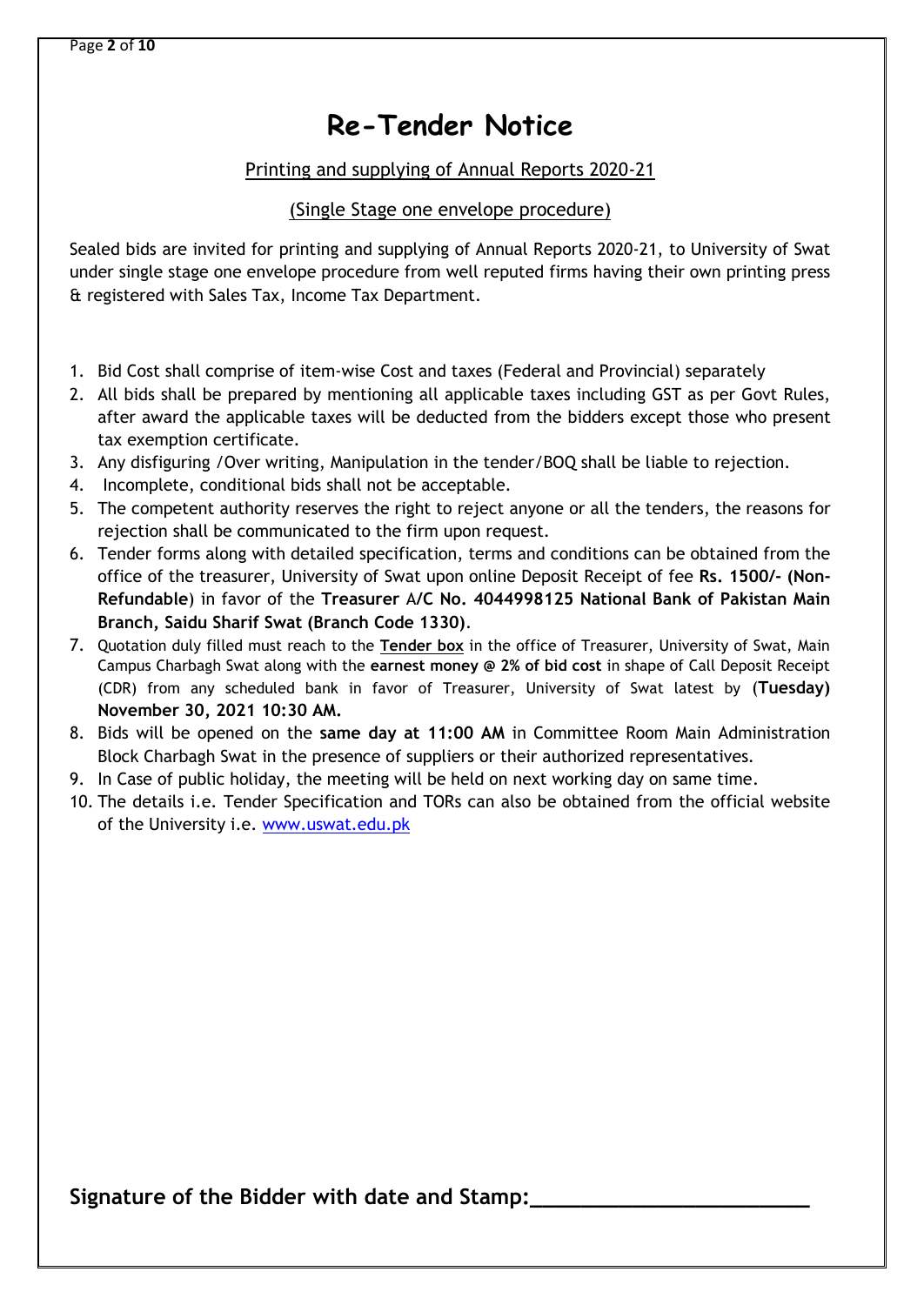Page **3** of **10**



# University of Swat

*Office of the Treasurer/Store and Procurement Section*

Main Administration Block , Charbagh Swat [www.uswat.edu.pk](http://www.uswat.edu.pk/) Phone: 0946-730528 Email: Storeofficer@uswat.edu.pk

# **TENDER APPLICATION FORM**

<span id="page-2-0"></span>

| 1. Registered Name of the Firm (Block Letters) _________________________________ |                          |             |  |  |  |  |  |  |  |  |  |  |  |
|----------------------------------------------------------------------------------|--------------------------|-------------|--|--|--|--|--|--|--|--|--|--|--|
|                                                                                  |                          |             |  |  |  |  |  |  |  |  |  |  |  |
|                                                                                  |                          | <b>CNIC</b> |  |  |  |  |  |  |  |  |  |  |  |
|                                                                                  | 3. Contact Information : |             |  |  |  |  |  |  |  |  |  |  |  |
| $\mathbf{i}$ .<br>ii.<br>iii.                                                    |                          |             |  |  |  |  |  |  |  |  |  |  |  |
| iv.                                                                              |                          |             |  |  |  |  |  |  |  |  |  |  |  |
| 4.                                                                               | STRN:                    |             |  |  |  |  |  |  |  |  |  |  |  |
| 5.                                                                               |                          |             |  |  |  |  |  |  |  |  |  |  |  |
|                                                                                  |                          |             |  |  |  |  |  |  |  |  |  |  |  |
|                                                                                  |                          |             |  |  |  |  |  |  |  |  |  |  |  |

# **TERMS & CONDITIONS**

- <span id="page-2-1"></span>1. Rates should be quoted against each item desired for bid.
- 2. Call deposit at the rate of 02% (two percent) earnest money shall be attached.
- 3. Income Tax and Sale Tax shall be deducted at source.
- 4. In case of non-supply of required item(s) mentioned in the Tender documents, CDR will be forfeited in favor of the University.
- 5. After approval of final proof, the successful bidder should be bound to print and deliver the whole lot of Annual Reports to Main University Store in stipulated time (mentioned in the supply order) otherwise 0.067 % penalty per day would be imposed Maximum up to 10 % of the total amount, if the supply is not completed in specified time
- 6. The number of items can be increased or decreased with the approval of the Competent Authority.
- 7. For electrical / IT / laboratory equipment the warranty period of at least 01 (one) year is mandatory to be mentioned in the quotations  $\&$  for the Expendables of the items will be one months from issuance of completion certificate.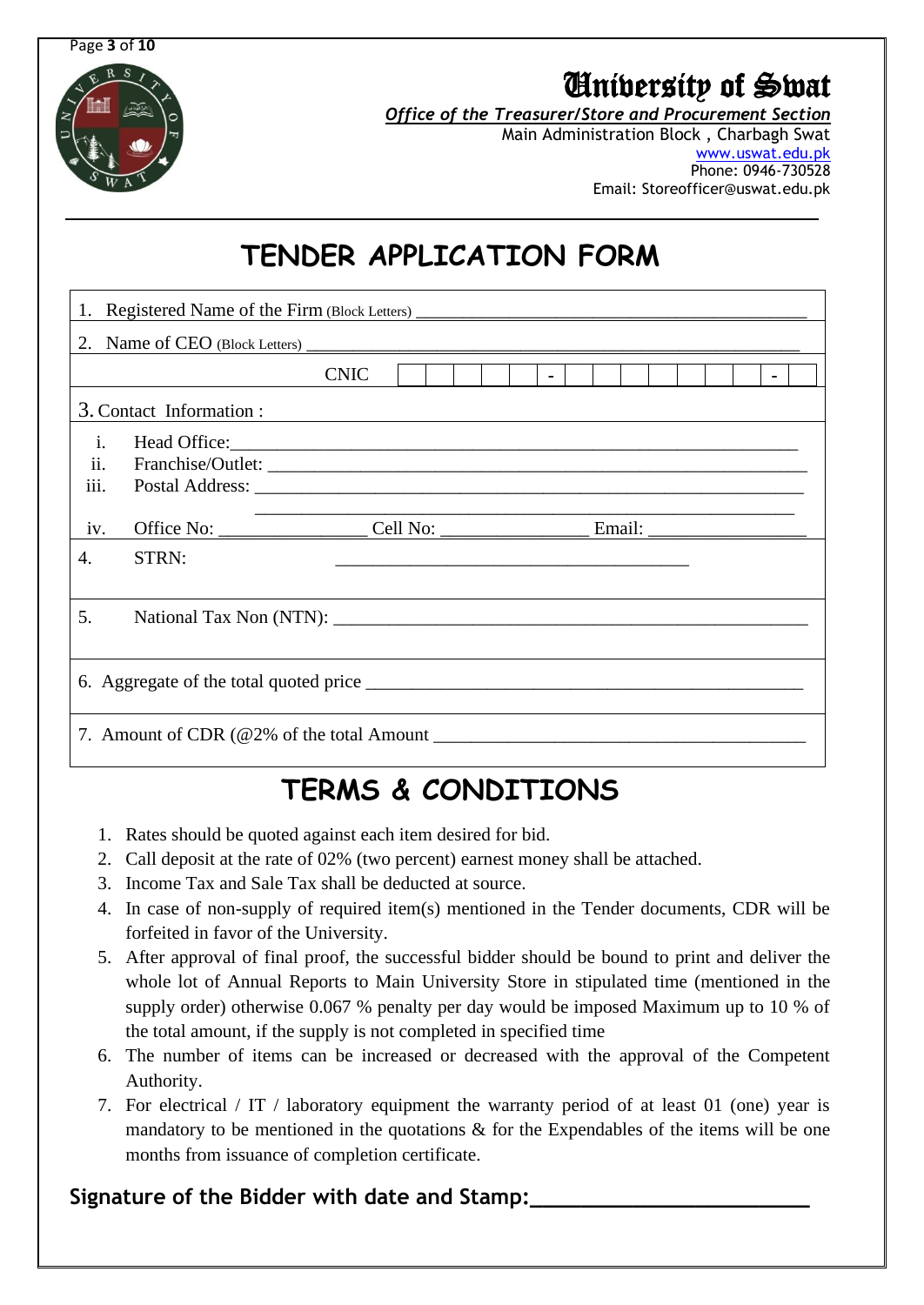#### Page **4** of **10**

- 8. Retention money will be deducted from running bill @10% and will be released after successful completion of the Defect Liability Period (and after issuance of completion certificate/End User Certificate).
- 9. No tender or bid shall be entertained without deposition of the CDR @ 2%.
- 10. No tender or bid shall be entertained without deposition of Tender fee @ Rs.1500/- (Rupees Fifteen Thousand only) which shall be deposited in account No. **4044998125** National Bank of Pakistan (NBP) Main Branch Saidu Sharif Swat. ( Branch Code: 1330)
- 11. The firms must write on the corner of envelop the name of the items/equipment applied for.
- 12. Provision of sample is obligatory for the firms in due course of time, if mentioned in supply order, and if the firm fails to provide the sample, then the firm will be excluded from the tender.
- 13. No alternate rate shall be entertained for the items/equipment.
- 14. All prices should be quoted on F.O.R (Pak Rupees) inclusive of all taxes.
- 15. Your bid proposal should be inclusive of freight and all other taxes and to be delivered at University of Swat's premises.
- 16. All pages of the bidding documents are mandatory to be signed, stamped meaning thereby bidder agrees to our terms and conditions, mentioned herein, failing which the bid may be liable to rejection.
- 17. If the vendor fails to deliver the goods / services to University of Swat, within the given deadline, any of the following can be opted by University of Swat on the recommendation of the end user and approval of the authority;

a. An extension in the delivery period may be granted in case a valid reason/justification with necessary documentary evidence is provided by the vendor supporting the reason for delay.

b. A penalty up to 10% of the invoice value may be charged.

c. Purchase order may be cancelled along with confiscation of earnest money if the vendor fails to deliver the goods / services after the initial or extended delivery time, as the case may be.

- 18. The Competent Authority reserves the right to accept or reject any or all of tenders processed by assigning any reason(s) (as per PPRA & KPPRA Rules).
- 19. If the delivered goods / services are not according to the required quality standards / specifications, the same shall be liable to be rejected after inspection. The vendor would be required to supply as per requirements mentioned in our BoQs, otherwise the purchase / work order will be cancelled after due date with confiscation of earnest money.
- 20. Purchase order (s) will be awarded to the Most Advantageous or technically recommended bidder (s) on the basis of item wise / subtotal wise / grand total wise according to the nature of BoQs.
- 21. No overwriting / cutting / corrections or interpolation will be allowed in the BOQ's/Quotations/bids, if any.
- 22. Any bids received after the prescribed date & time for submission of bids shall be returned un-opened.
- 23. All prices should be valid for at least 120 days from the date of Tender opening, Withdrawal or any modification of the original offer within the validity period shall entitle University of Swat to forfeit the earnest money in favor of the University of Swat and put a ban on such vendor participation in University of Swat Tenders / works.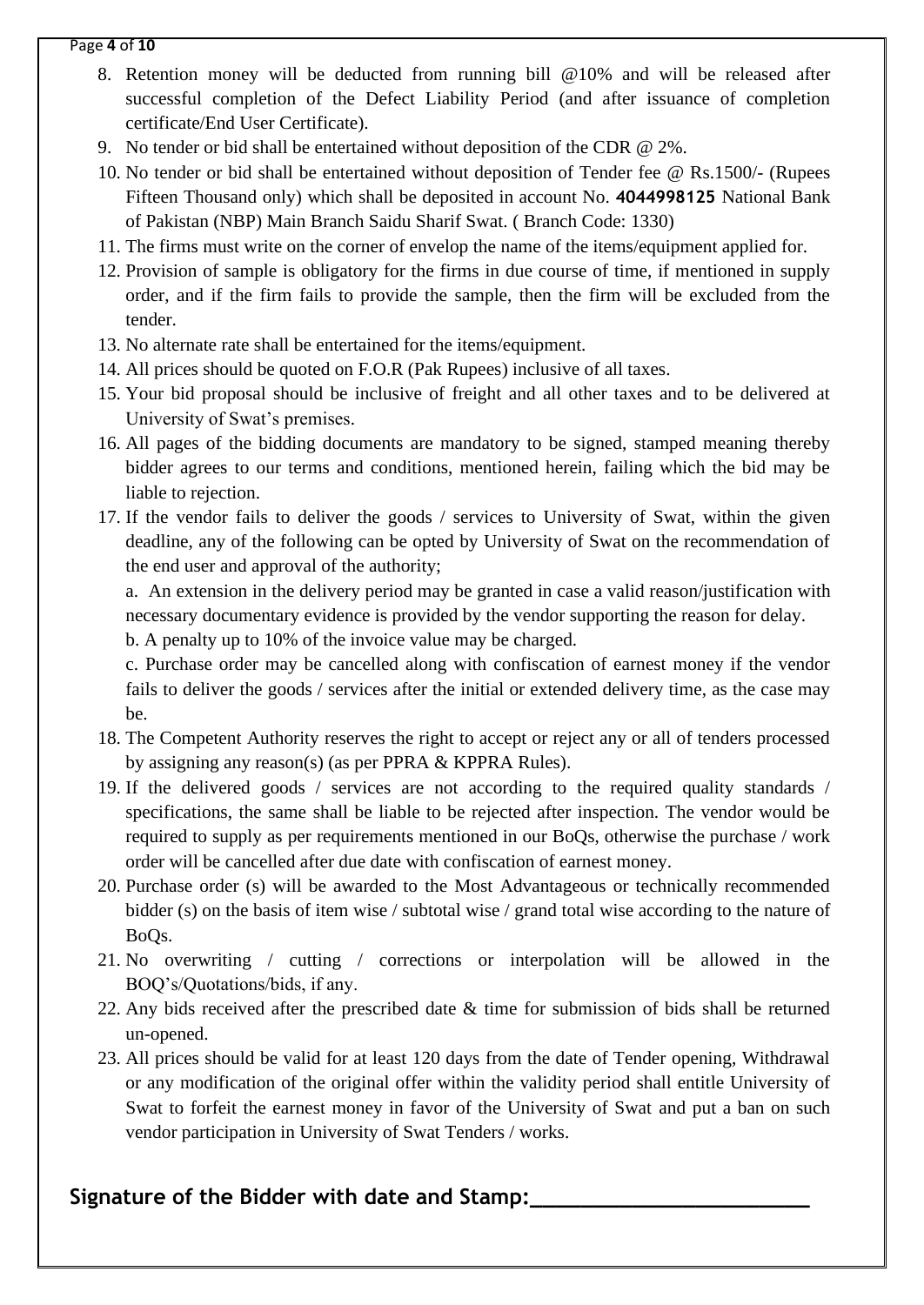#### Page **5** of **10**

- 24. Payment will be made on submission of Invoice in the name of "University of Swat" with a copy of delivery challan (s) after the complete order has been supplied, inspected and accepted which includes delivery / installation, and University of Swat acceptance / inspection thereof.
- 25. All the bids will be scrutinized by the committee. Incomplete and conditional bids shall not be acceptable; However, the Committee may allow based on nature and suitability (on case-tocase basis) in best interest of the University.
- 26. In case of any dispute or grievance, the matter shall be addressed as per PPRA/KPPRA rules.
- 27. Product Qualification Criteria: If the product offered by vendor, failed to meet the specifications / standards mentioned in the BOQ, it will be rejected straightaway and no further consideration will be given. Also, if the offered product has better specifications than the requirement of BOQ it will be accepted.
- 28. Please submit bid (rates) on our prescribed BoQs Form and clearly mention the quoted model / brands, with complete terms and conditions signed, stamped with bids, otherwise your bid (s) may be rejected.
- 29. In case more than one bidder have quoted same rates for an item; the bidder securing more items (in terms of cost) will be awarded the specific item.
- 30. Refurbished, Grey, used, open box or smuggled products will not be accepted in any case.
- 31. As per [Notification No. KPPRA/M&E/SBDs/1-1/2015, Dated Peshawar the May 03,](http://kppra.gov.pk/kppradonwloads/downloads/752698SBDsNotification.pdf/)  [2016,](http://kppra.gov.pk/kppradonwloads/downloads/752698SBDsNotification.pdf/)Clause No: 32.2 reproduced as "Within thirty (30) days of receipt of the Contract Form/Supply Order, the successful Bidder shall sign and date the contract/Supply Order and return it to the Procuring agency
- 32. As per [Notification No. KPPRA/M&E/SBDs/1-1/2015 , Dated Peshawar the May 03, 2016](http://kppra.gov.pk/kppradonwloads/downloads/752698SBDsNotification.pdf/) clause No: 33.2,Reproduced as " Failure of the successful Bidder to comply with the requirement of ITB Clause 32 or ITB Clause 33.1 shall constitute sufficient grounds for the annulment of the award and forfeiture of the bid security, in which event the Procuring agency may make the award to the next lowest evaluated Bidder or call for new bids."
- 33. Non-Black Listing Certificate (Firm shall submit an affidavit to the effect that a. Firm has neither been blacklisted by any agency nor is involved an any subversive activities.

b. Firm is/was not involved in any litigation/Arbitration and that no work is rescinded in the past

#### Undertaking

It is certified that the above terms & conditions have been read, learned and accepted.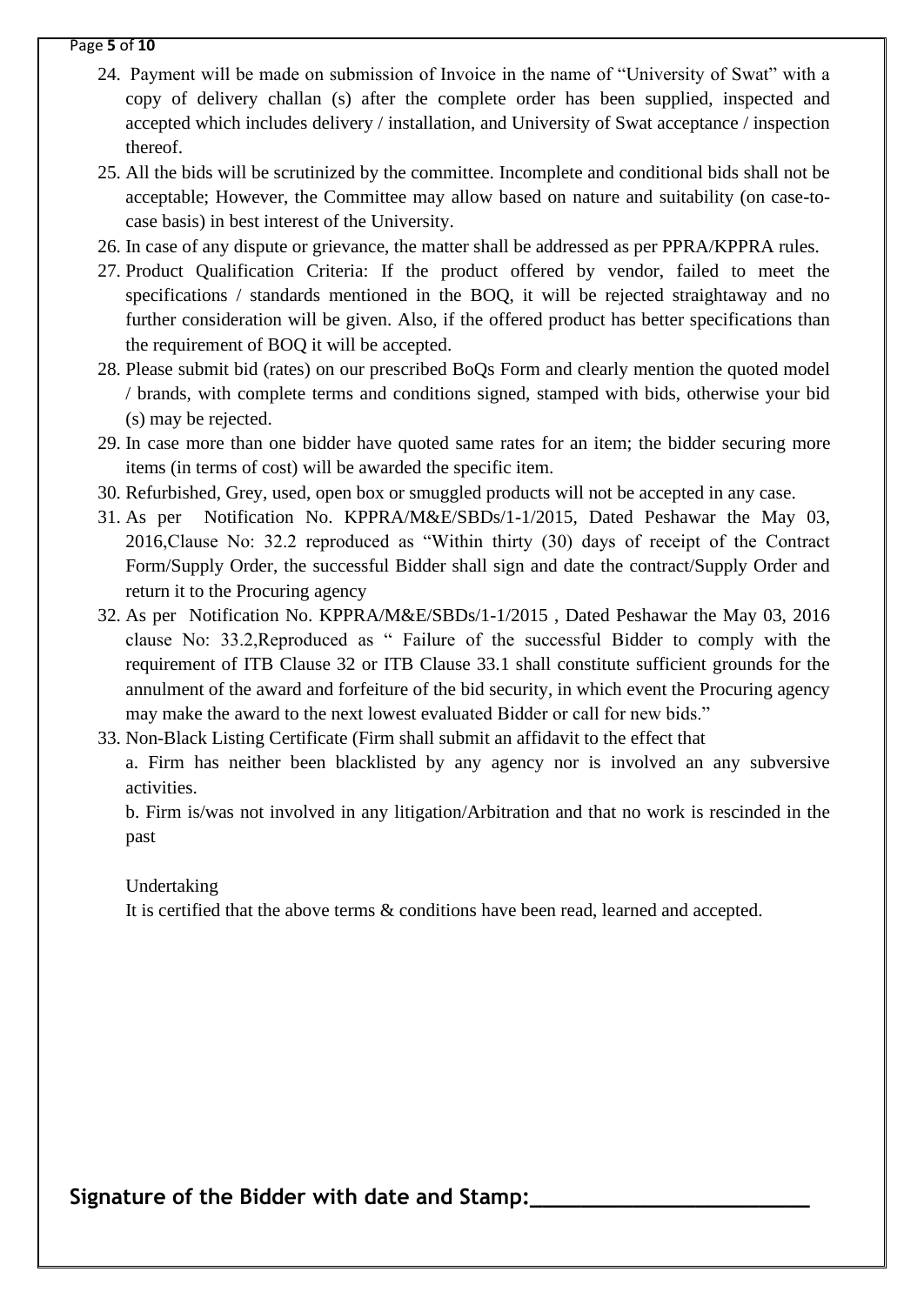### Page **6** of **10**

# <span id="page-5-0"></span> **Check List for supporting Documents**

| Sr.No | <b>Item Name</b>                                                                                                                                                                                                                                                                                                                           | <b>Status</b> | Remarks |
|-------|--------------------------------------------------------------------------------------------------------------------------------------------------------------------------------------------------------------------------------------------------------------------------------------------------------------------------------------------|---------------|---------|
| (i)   | Tender FEE of Rs.1000/- attached                                                                                                                                                                                                                                                                                                           | Mandatory     |         |
| (ii)  | 2% Bid Security<br>attached                                                                                                                                                                                                                                                                                                                | Mandatory     |         |
| (iii) | FBR active Income Tax Certificate attached                                                                                                                                                                                                                                                                                                 | Mandatory     |         |
| (iv)  | FBR Sales Tax Certificate attached                                                                                                                                                                                                                                                                                                         | Mandatory     |         |
| (v)   | Keeper of the Press Certificate from Concerned Govt Quarters*<br>Sample is given at annexure A                                                                                                                                                                                                                                             | Mandatory     |         |
| (v)   | Non-Black Listing Certificate (Firm shall submit an affidavit to<br>the effect that<br>Firm has neither been blacklisted by any agency nor is<br>a.<br>involved in any subversive activities.<br>b. Firm is/was not involved in any litigation/Arbitration and<br>that no work is rescinded in the past<br>* Sample is given at annexure B | Mandatory     |         |
| (vi)  | Price Schedule/quotations<br>* Sample is given at annexure C                                                                                                                                                                                                                                                                               | Mandatory     |         |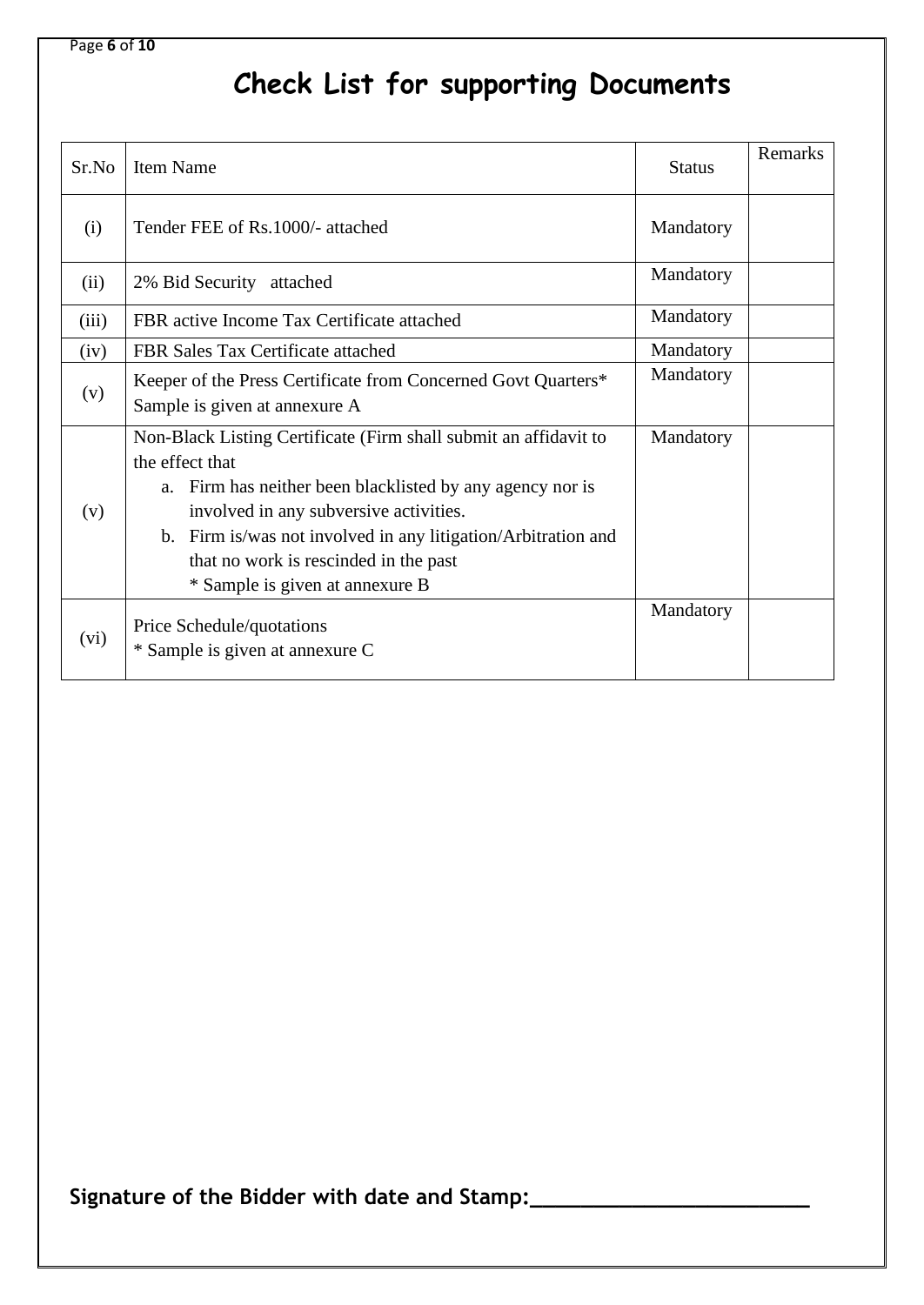Page **7** of **10**

# **Specifications for Annual Report 2020-21**

<span id="page-6-0"></span>

| S.NO         | <b>Item Name</b>                | Quantity | <b>Specifications</b>                                                                                                                                                                                                    |  |  |  |  |
|--------------|---------------------------------|----------|--------------------------------------------------------------------------------------------------------------------------------------------------------------------------------------------------------------------------|--|--|--|--|
| $\mathbf{1}$ | <b>Annual Report</b><br>2020-21 | 200 NoS  | a) Page Size: $8.5$ $\begin{array}{ccc} \textbf{n} & \textbf{n} \\ \textbf{x} & 11 \end{array}$<br>b) Number of Pages: 200<br>c) Multicolor Cover Page: 310 gm Matt Paper with Lamination<br>d) Inside: 110 gm Art Paper |  |  |  |  |
|              |                                 |          | e) Binding: Gum Binding                                                                                                                                                                                                  |  |  |  |  |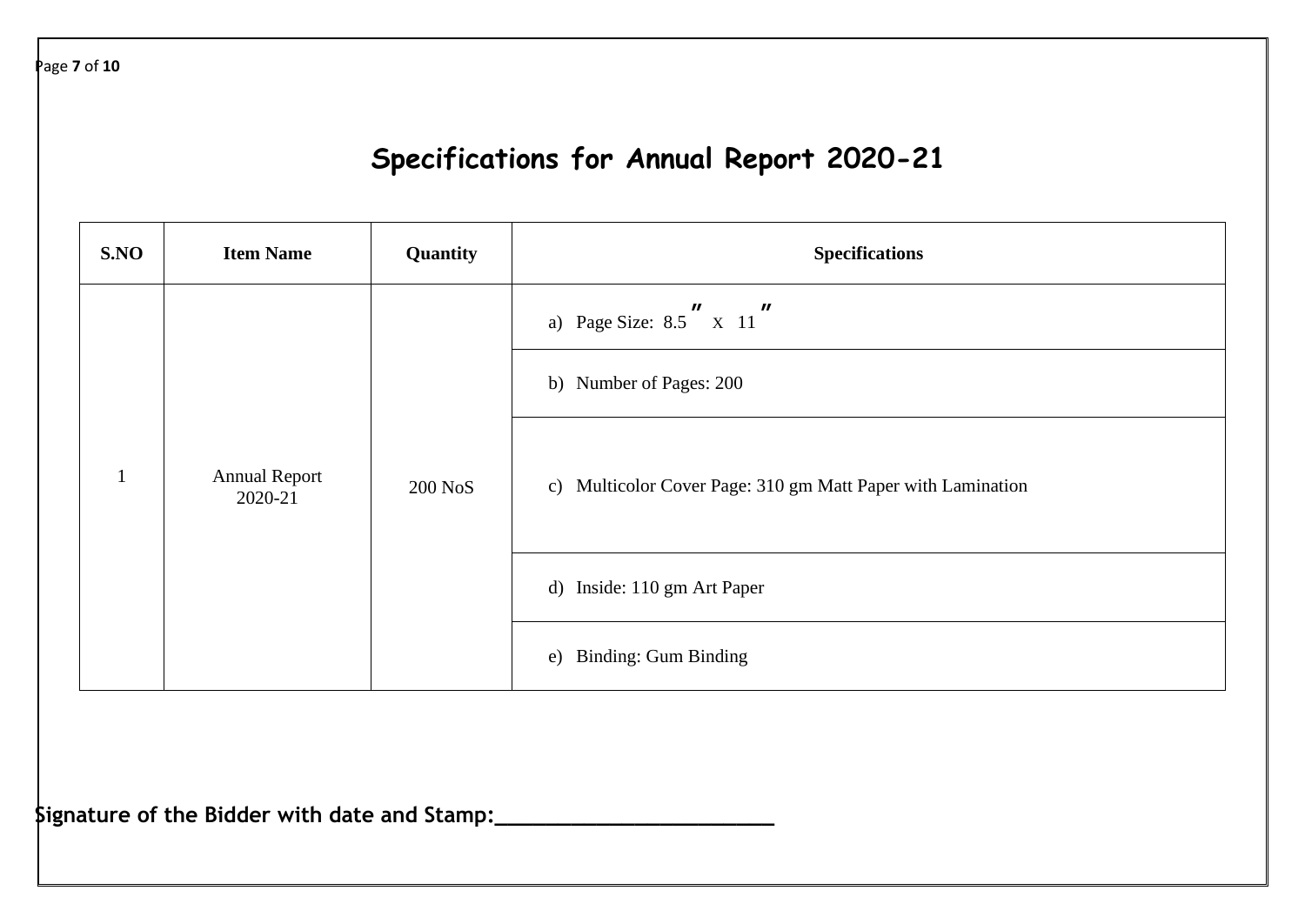## **Annexure A**

#### **THE KHYBER PAKHTUNKHWA PRESS, NEWSPAPERS, NEWS AGENCIES AND BOOKS REGISTRATION ACT, 2013. (KHYBER PAKHTUNKHWA ACT NO. XX OF 2013)**

<span id="page-7-0"></span>3. Keeper of printing press to make declaration. ---(1) No person shall keep in his possession any press for printing of books or papers, unless he has made and subscribed before the Regional Information Officer concerned within whose local jurisdiction such press may be, by a declaration in Form  $A^{\prime\prime}$  or such other form as may be prescribed, and the Regional Information Officer concerned shall, immediately upon the filing of such Form, issue a receipt for the same.

#### **SCHEDULE**

#### **FORM 'A'**

**(see section 4)**

#### **DECLARATION OF THE KEEPER OF PRESS**

- **1. Give capacity, make and type of press**
- **2. Give Details of Machinery ( for Example Given below)**
	- **a. Rota Machine Baby ( German)**
	- **b. Paper Cutting Machine ( Local)**
	- **c. perforating Machine ( Local)**

**3. Give Full description and address of the premises where the press may be situated.**

 Signature of the Declarant CNIC Number:\_\_\_\_\_\_\_\_\_\_\_

Authorized by me This\_\_\_\_\_\_\_\_\_day\_\_\_\_\_\_\_\_\_ of 2021

**District** Regional Information Officer

Copy for Information to:

- 1. The Deputy Commissioner
- 2. Press Registrar, Directorate of Provincial Information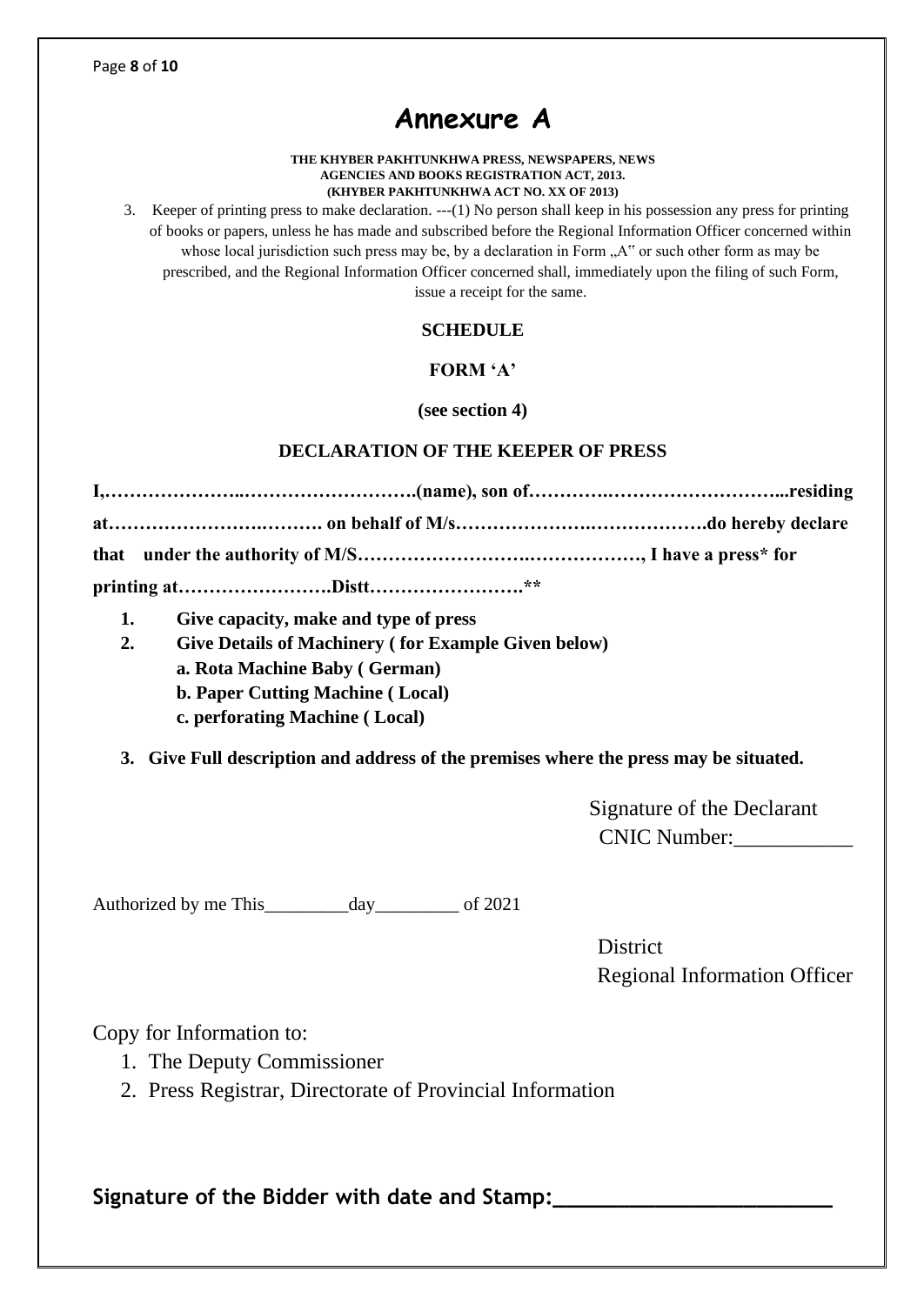## **Annexure B**

## Non-Black Listing Certificate

(TO BE ENCLOSED WITH BID DOCUMENT)

(To be printed at stamp paper)

<span id="page-8-0"></span>I, \_\_\_\_\_\_\_\_\_\_\_\_\_\_\_\_\_\_\_\_\_\_\_\_\_\_\_\_ S/o \_\_\_\_\_\_\_\_\_\_\_\_\_\_\_\_\_\_\_\_\_\_\_\_\_ working as

Proprietor/Managing Partner/Director of M/s having its registered office at \_\_\_\_\_\_\_\_\_\_\_\_\_\_\_\_\_\_\_\_\_\_\_\_\_\_\_\_\_\_\_\_\_\_ do hereby

solemnly affirm and declare on oath as under:

- 1. That I am competent to swear this affidavit being proprietor/one or the partners/ Director of *M/s* \_\_\_\_\_\_\_\_\_\_\_\_\_\_\_\_\_\_\_\_\_\_\_\_\_\_\_\_\_\_\_\_\_\_\_\_\_
- 2. That M/s \_\_\_\_\_\_\_\_\_\_\_\_\_\_\_\_\_\_\_\_\_\_\_\_\_\_\_\_\_\_\_\_\_\_\_\_\_\_\_\_\_\_\_\_\_\_\_\_ is a proprietorship/partnership firm/company is participating in tender process conducted by Institute.
- 3. That I hereby confirm and declare that none of my/our group/sister concern/associate company is participating/ submitting this tender.
- 4. That I hereby confirm and declare that my/our firm/company M/s\_\_\_\_\_\_\_\_\_\_\_\_\_\_\_\_\_\_\_\_\_\_\_\_\_\_\_\_ and my/our firm/group/company/ sister concern / associate company have not been black listed/de-listed by any Institutional agencies/Govt. Deptt/ Public Sector Undertaking.
- 5. That there is no change in the Name & Style, Constitution and Status of the firm, after Pre-qualification.
- 6. That I further undertake that in case any of the facts contained above and in-our application is round other-wise or incorrect or false at any stage, my/our firm/company/ group/sister concerns/ associate companies shall stand debarred from the present and future tenders of the University of Swat.
- 7. That I further undertake that the Firm is/was not involved in any litigation/Arbitration and that no work is rescinded in the past

**(Signature of the Proprietor/ Managing Partner/Director with Seal) DEPONENT** 

Verified at \_\_\_\_\_\_\_\_\_\_\_\_\_\_\_ on \_\_\_\_\_\_\_\_\_\_\_\_\_\_\_\_\_\_\_\_\_ that the contents of paras 1 to 7 of this affidavit are true and correct to best of my knowledge and no part of this is false and nothing material has been concealed or falsely stated therein.

**(Signature of the Proprietor/ Managing Partner/ Director with Seal)** 

DEPONENT **(Signature & Seal of Notary)**